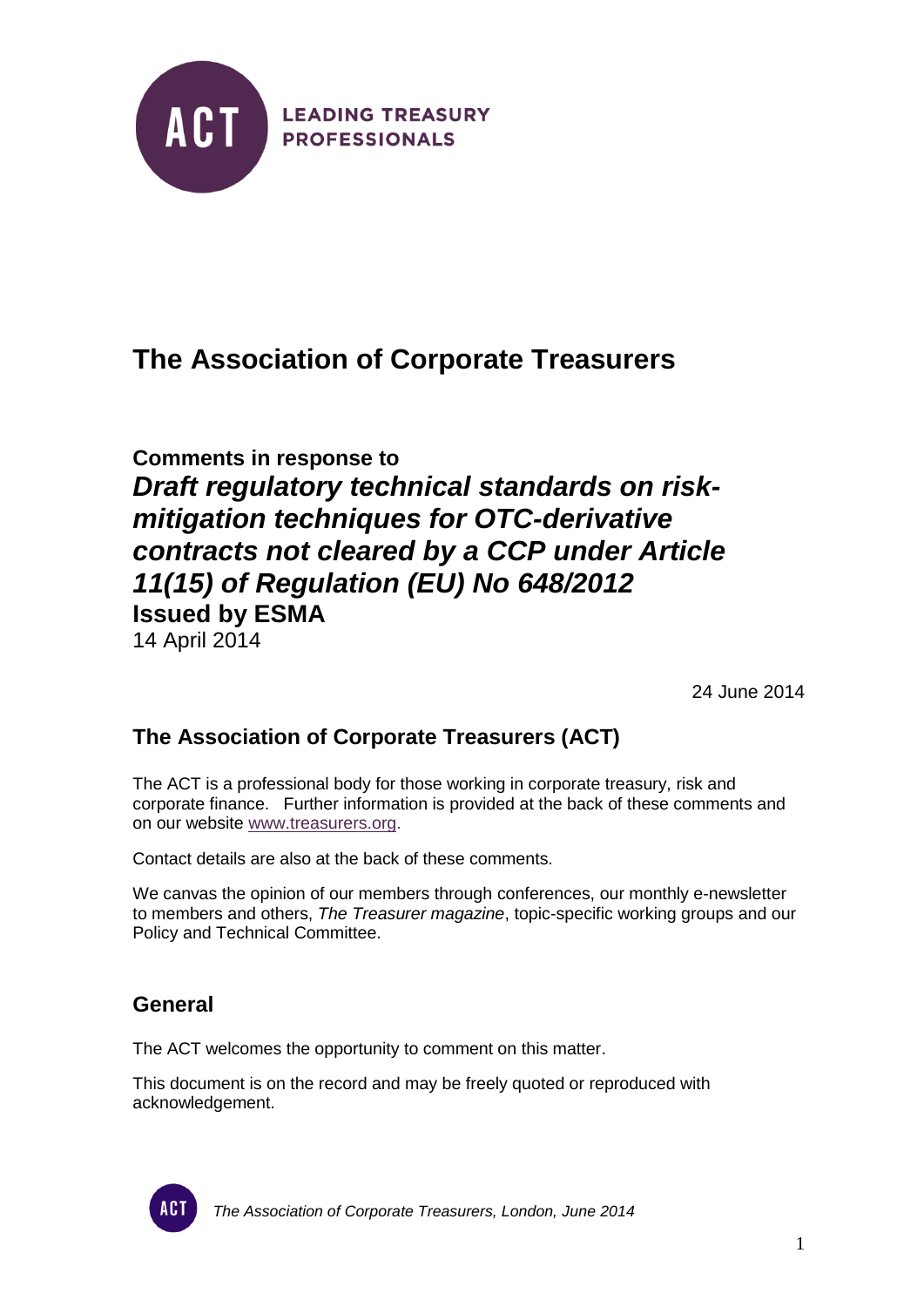A high proportion of ACT members work for non-financial companies and within that group the vast majority of companies are within the NFC- category, namely a nonfinancial counterparty but below the clearing threshold. We very much welcome the fact that the original EMIR legislation does not require an NFC- to embark on clearing nor on the mandatory provision of margin. Accordingly on this occasion we do not comment on most of the detail around margin. We restrict our comment to one major point around the margin requirements when dealing with non-EU counterparties.

## **Non EU counterparties**

Page 7 of the consultation states:

In order to align with international standards, the requirements in the RTS will apply only to key OTC derivative market participants. The provisions of the RTS on initial margin will therefore apply to entities that have an OTC derivative exposure above a predetermined threshold, defined in the RTS as above EUR 8 billion in gross notional outstanding. This reduces the burden on smaller market participants, while still achieving the principle objective of a sizable reduction in systemic risk. The RTS impose an obligation on EU entities to collect margin in accordance with the prescribed procedures, regardless of whether they are facing EU or non-EU entities. EU entities would have to collect margin from all third-country entities, unless explicitly exempted by the EMIR or under the EUR 8 billion threshold, **even from those that would be classified as non-financial entities below the threshold if they were established in the EU** (emphasis added).

Article 2 GEN (pages 22 and 23) provides the specific exclusions from the more general rule that financial counterparties and NFC+ must collect collateral. In Article 2.4(b) the derogation is provided to allow transactions with NFC- to be done without initial or variation margin.

We welcome this recognition that FCs /NFC+ dealing with an NFC- do not need to collect collateral. It provides the essential symmetry for the FC side to reflect that the NFC- side is not subject to clearing or margining. However it does not go far enough. A non-financial counterparty by definition (EMIR Art 2.9) is an entity established in the Union so that the derogation in the RTS Art 2.4(b) does not apply to transactions with a non EU entity even if that entity would be an NFC- if established in the EU (We call this an NFC- equivalent hereafter).

This has serious consequences for the financial sector in Europe since any EU banks dealing with a non EU NFC- equivalent would need to take collateral. The effect will simply be that no non EU NFC- equivalent will want to do any derivative business with a European Bank. In effect the RTS seem inadvertently to ban European banks from the opportunity to do business with this potential pool of corporate customers. Given the importance in particular of London and Frankfurt as international financial centres this must surely be detrimental to the European economy.

Within large EU based international non-financial groups the banking relationships are usually controlled centrally. Often dealing is centralised too, but if it is not centralised and non EU subsidiaries can enter their own derivatives they may still be required to deal with group approved EU banks. The collateral demands from EU banks will mean that it is no longer practical for those subsidiaries to deal with an EU bank and the business will have to be directed elsewhere.



*The Association of Corporate Treasurers, London, June 2014*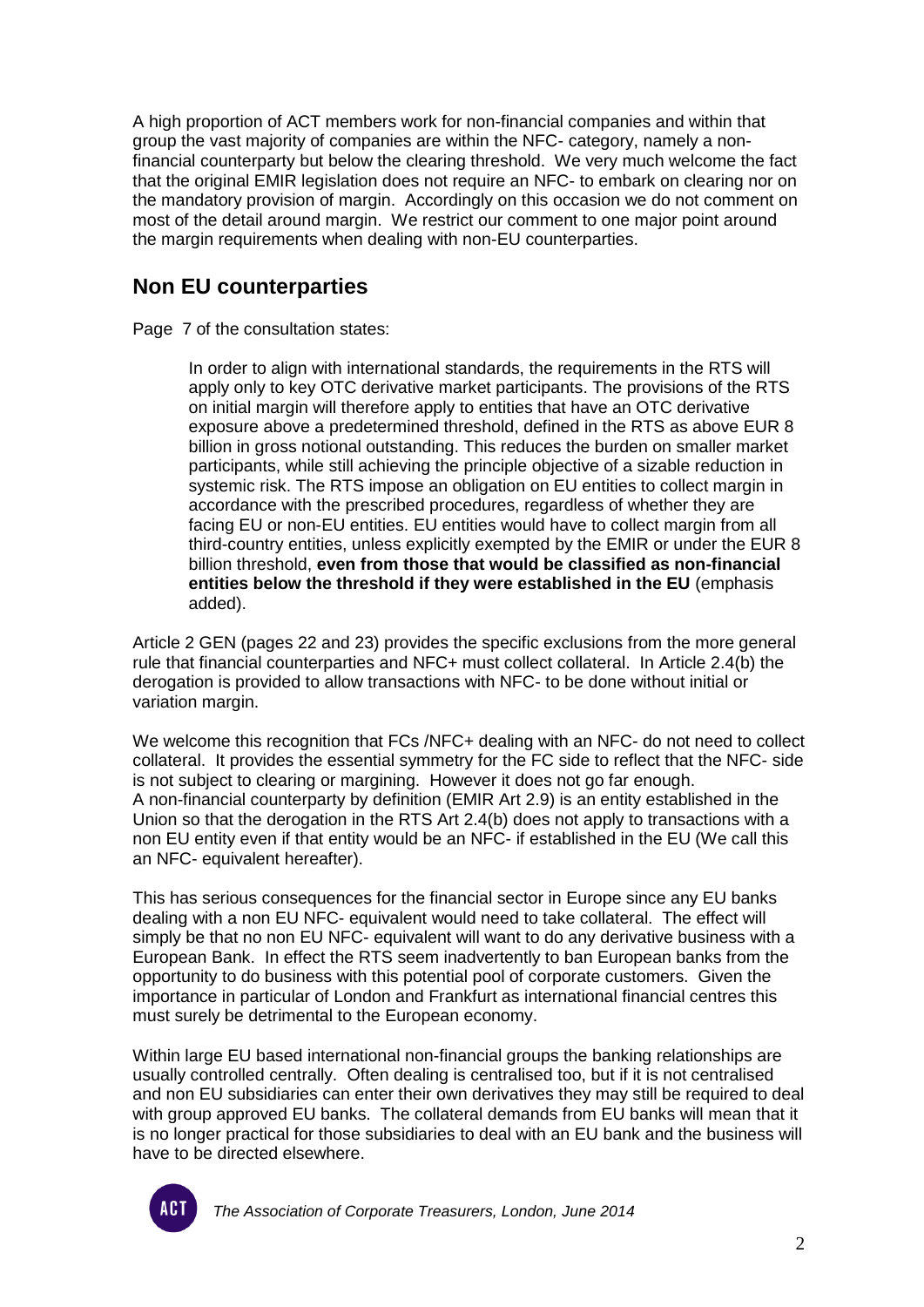

#### **The Association of Corporate Treasurers**

The Association of Corporate Treasurers (ACT) is the leading professional body for international treasury providing the widest scope of benchmark qualifications for those working in treasury, risk and corporate finance. Membership is by examination. We define standards, promote best practice and support continuing professional development. We are the professional voice of corporate treasury, representing our members.

Our 4,300 members work widely in companies of all sizes through industry, commerce and professional service firms.

For further information visit [www.treasurers.org](http://www.treasurers.org/)

Guidelines about our approach to policy and technical matters are available at [http://www.treasurers.org/technical/manifesto.](http://www.treasurers.org/technical/manifesto)

| Contacts:<br>John Grout, Policy & Technical Director<br>(020 7847 2575; jgrout@treasurers.org)<br>Michelle Price, Associate Policy &<br><b>Technical Director</b> | The Association of Corporate Treasurers<br>51 Moorgate<br>London EC2R 6BH, UK |
|-------------------------------------------------------------------------------------------------------------------------------------------------------------------|-------------------------------------------------------------------------------|
| (020 7847 2578; mprice@treasurers.org)                                                                                                                            | Telephone: 020 7847 2540                                                      |
| Colin Tyler, Chief Executive                                                                                                                                      | Fax: 020 7374 8744                                                            |
| (020 7847 2542 ctyler@treasurers.org)                                                                                                                             | Website: http://www.treasurers.org                                            |

*The Association of Corporate Treasurers, established by Royal Charter*



*The Association of Corporate Treasurers, London, June 2014*